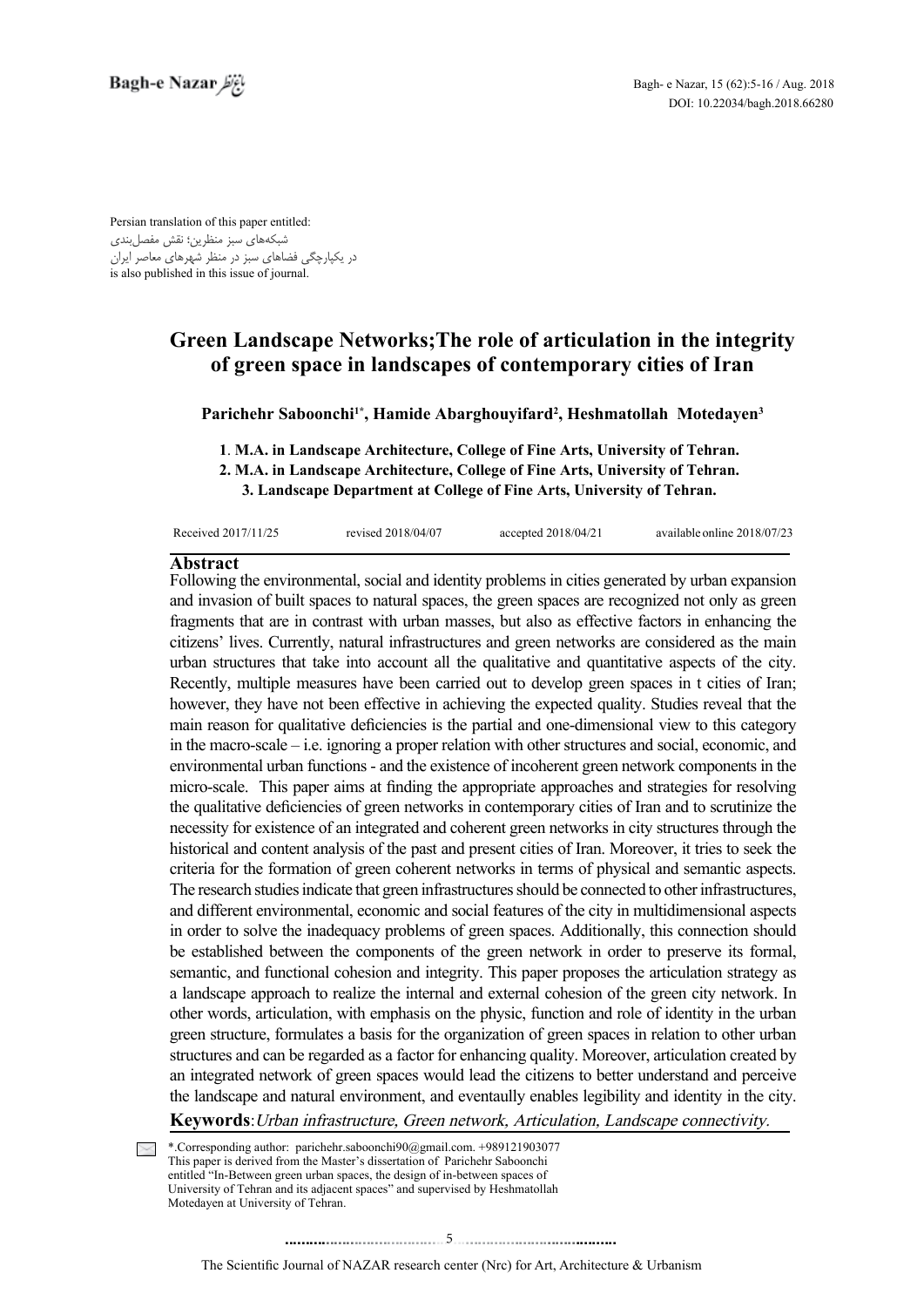## **Introduction**

Currently, interventions in cities have disrupted the urban landscape and imbalanced the urban networks and natural networks, so that urban networks are dominating vulnerable ecological networks (Cook and van Lier, 1994). This has led to redefinition of the modern relationship between man and nature in various types of sciences through the issuance and formulation of sustainable development guidelines and statements, including the Rio Declaration, which focuses on new relationships between man and nature and the surroundings environments based on a profound recognition of their principles and their interdependencies; (Alehashemi, 2015), as well as Mcharg's ecological approaches (1969) and Forman's urban ecology approaches (1990), which have focused on ecosystem concepts. In fact, researchers have suggested that ecosystems should be considered as a type of infrastructure since the  $80's$  (Yu, 2012).

Following the advancement of landscape studies after 2000, the definitions were mainly expressed in association with the concept of urban landscape ecology that connected the spatial-temporal patterns with ecological processes (Dabiri and Masnavi,  $2015: 69$ ). These concepts eventually led to representation of landscape urbanism concept, in which the city is designed based on city landscape and natural layers, which are interconnected with social, economic, and cultural layers in multiple aspects. In this approach, the urban infrastructure is considered as a significant tool. Although the term ecological infrastructure was more commonplace before 2004, it was replaced by the term green infrastructure (Cardoso da Silva and Wheeler,  $2017$ ) as a more comprehensive and general concept. Earlier, the Green Infrastructure was first introduced by McMahon and Benedict in a book entitled Green Infrastructure. In their definition, green infrastructure is a strategic planning and management network of deserts, parks, green spaces and developmental lands that support indigenous species and promotes the health and life quality in communities by preserving the natural environmental

processes (Benedict and McMahon, 2006).

Following the development of landscape approaches from physical concepts in relation to the ecosystem, to meaningful concepts in relation to human, the infrastructure definition has undergone many changes in recent years. In 2012, the term "landscape" infrastructure" was defined as an evolutionary approach for multifunctional and sustainable infrastructure systems in terms of strategic, economic and environmental aspects, aimed at replacing and rebuilding natural resources instead of extensive constructions (gray infrastructure). Alehashemi also uses the landscape infrastructure in water networks as a term that dominates the current situation holistically  $(Alehashemi, 2015)$ . The landscape infrastructure considers four important issues in an ecology system: the integrity of a system, system performance, phase growth and network connectivity (SWA, 2012).

Indeed, in all the aforementioned theories and ideas, connectivity and cohesion are the keys to achieving the anticipated goals. In the earlier theories, these indices were merely investigated in physical aspects. For instance, Forman believed the optimal arrangement form of land arrangement is achievable by implementing the Aggregate with Outlier Principle  $(AWOP)$  and considering the seven principles of natural green patches, the size of landscape mosaic grains, the extent of danger, genetic variation, the boundary region, small green parts, and corridors  $F$  (Forman, 1995). Scrutinizing the nature and its influence on human behavior in information process theory, Kaplan also explains that people are attracted to landscapes in which human ability to process information is stimulated and the information process is carried out successfully (Bell, et al.,  $2001: 43-45$ ). They consider the four principles of cohesion, legibility, complexity and mystery as the structural aspects of the landscape, and regard connectivity and cohesion as concepts that lead to quick and tangible understanding of the environment (Kaplan and Kaplan, 1989). The same concepts are more specifically elucidated in relation with infrastructure connectivity to green spaces, which goes beyond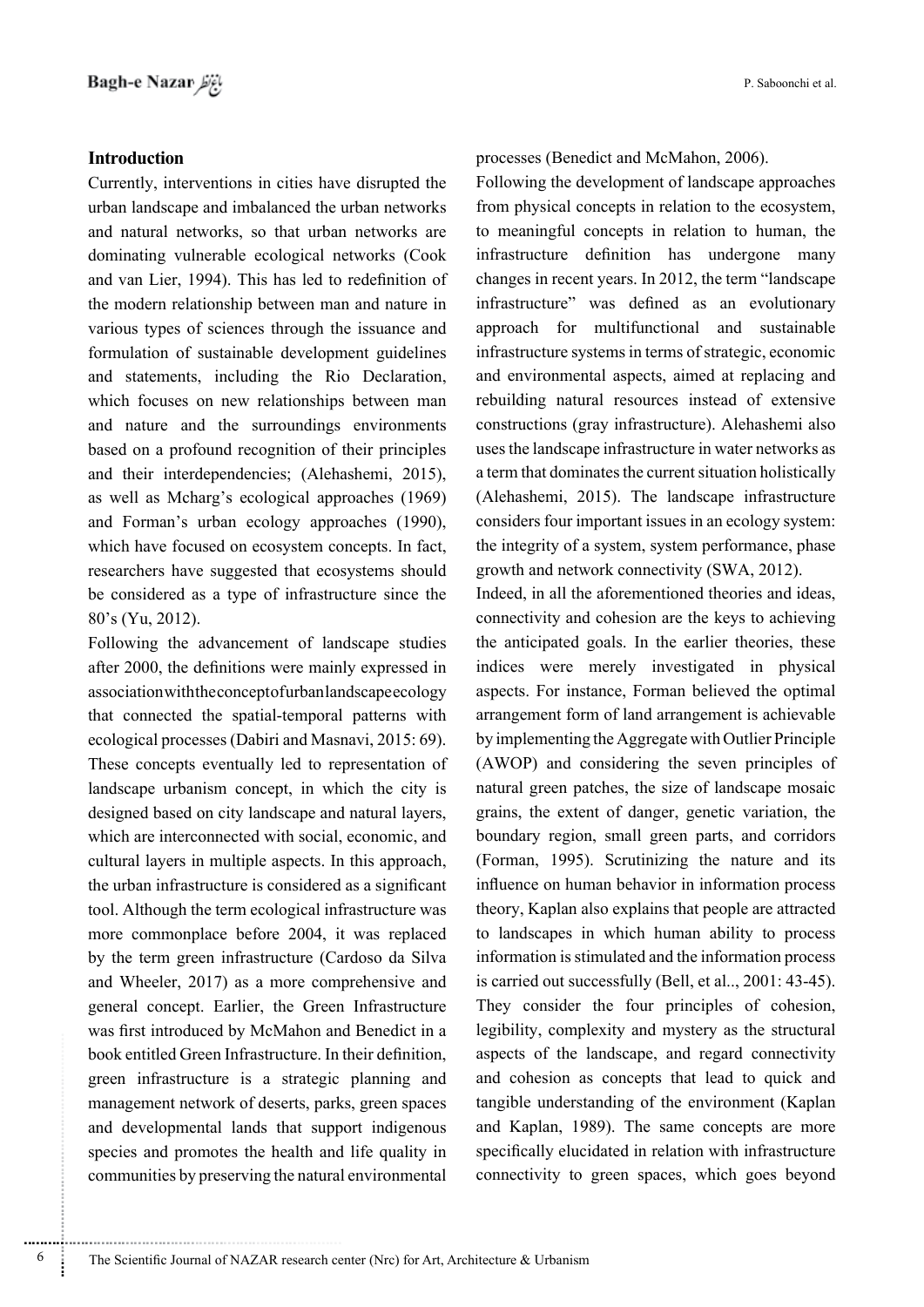Bagh-e Nazar

the connecting of green patches and corridors, and emphasizes that connectivity is an integral concept of nature that has become an integral part of a holistic plan in infrastructure planning and design phase. While considering the establishment of cohesion and connectivity in synchronic physics, it creates a diachronic connectivity with the other layers of the city simultaneously, leading to establishment of identity and semantic sustainability. This definition basically refers to a kind of connectivity which is understood with the aim of organizing and arranging a phenomenon as an integral whole in the form of landscape connectivity  $\frac{1}{2}$ .

regarding the concepts of ecology and infrastructure and their relationship with each other in order to organize the landscape of the contemporary cities of Iran such as Tehran, partial measures and studies have been conducted, such as the detailed plan of Tehran with an ecological approach in 2002, the organization and conservation plan of agricultural fields by Baft-e-Shahr consulting engineers in 2013 (Kokhaei and Masnavi, 2014), comprehensive land use plans of Abbas Abad since 2002 with sustainable development approach aimed at maintaining the ecological potentials of the region and creating a Jahan Pars, 2005). Moreover, the environmental connection with the adjacent fabrics (Naghsh-eatlas of Tehran plan which was introduced in 2017, is another urban environment project that has been planned in order to recognize the status quo and solve the problems in Tehran. However, in all of these projects, the semantic role of the natural city components is neglected and considered as additional aspect on whose account the solutions to the environmental problems of the city can be achieved. These partial physical proceedings has not contributed to the formation of an integrated green infrastructure, and they have not resulted in desirable green spaces in terms of composition, spatial distribution, extent and continuity. Although the expansion of green spaces in cities is highly regarded nowadays, the development of these spaces in contemporary cities of Iran is devised as the rapid

increase in green space per capita. According to the reports of the Ministry of Housing and Urban Development, the green space per capita in Iran ranges between  $7$  to 12 square meters (Asgari, 2002: 20), which is lower than the United Nations standard  $(20)$ to 25 square meters (Tavahen, 2005). The density of urban fabric, high population growth, land scarcity and high added value contribute to uneven distribution of green spaces, which indicates the quantitative inefficiency of green spaces.

More important than physical deficiencies, the lack of a coherent and continuous structure in green networks is the major problem, which has led to creation of fine grains and reduction of viability in urban landscape. Additionally, many green spaces and agricultural lands outside the city have been destroyed due to urban development and this has created a great breakthrough between the natural and the built environment. Inefficiencies of the streams and the river valleys and ignoring their connection to green layers of the city have caused physical disruption and created various problems in all social, economic and other aspects as well as deterioration of city identity. Therefore, green spaces have poorly fulfilled the current requirements of cities. The current paper aims at explaining the concept of green networks as one of the main layers in urban infrastructure, and scrutinizing their special role in relation to other city structures in creating a continuous landscape regarding the historical studies at the macro-level (the historical Isfahan city garden) and through field studies at micro-level (pathology of green network discontinuity in District 7 of Tehran). The main aim of this paper is to seek an answer for the following questions: What type of strategies can be effective in realizing the concept of connectivity (both objectively and mentally) between the green network and the city landscape? Can mere physical connections between the green network components enhance its quality?

## **Hypothesis**

The main cause of poor and inefficient green network

.......... ....... ........ ........... ...... ....... ........ .......... ...........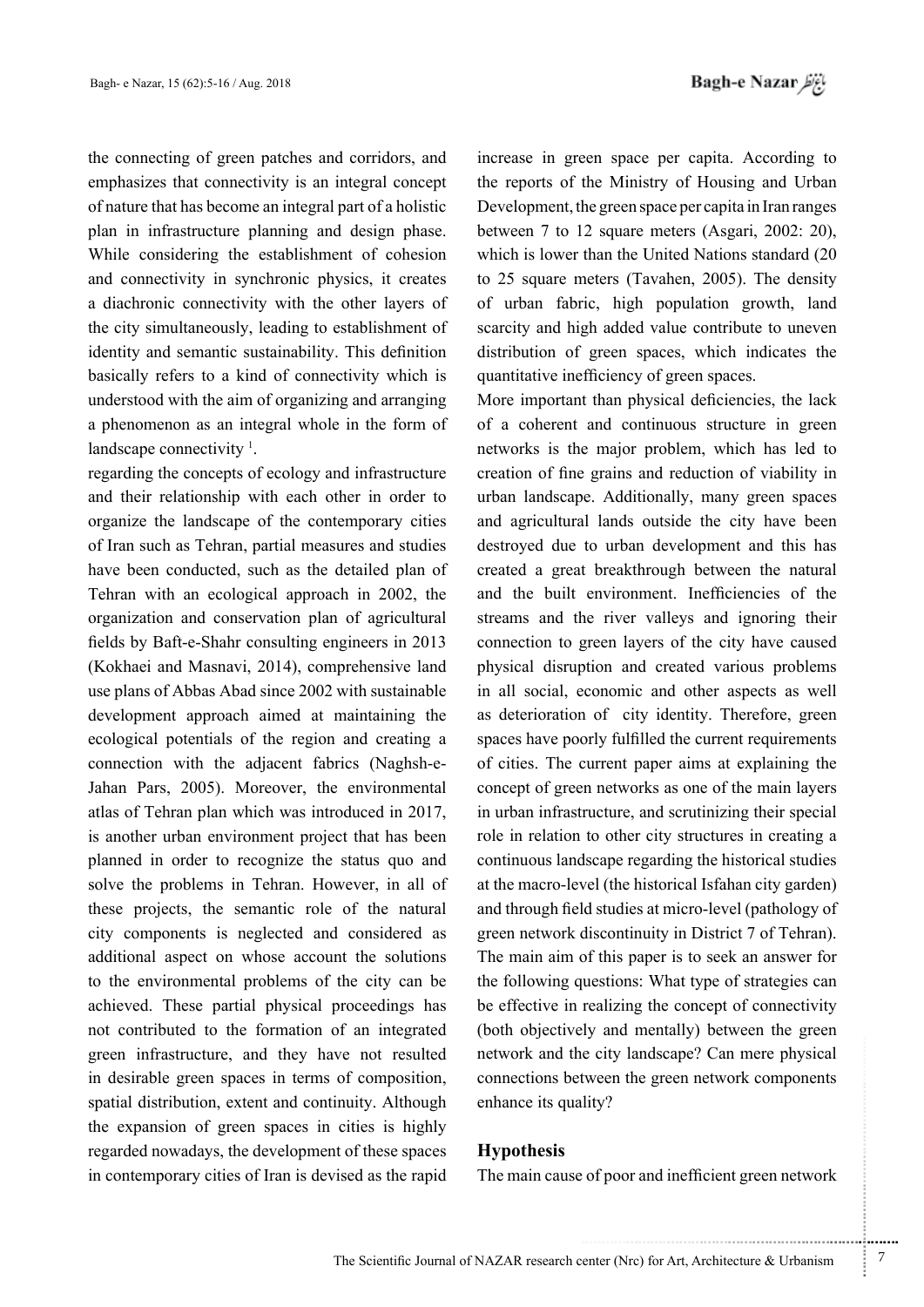dimensional consideration of natural infrastructure in contemporary cities of Iran is the partial and onemanagement, the discontinuity of network components and their disconnection with other urban infrastructures. The adoption of landscape approach and adaptable integration with physical, functional and semantic components of the green network through the articulation of its components is a way to enhance the quality of green space perception in interaction with the city. Articulation is an efficient method that can realize cohesion and connectivity in urban green networks. Creating an integrated physic for the green network, this approach offers identity by considering semantic and historic aspects, and has a unique and pervasive concept by connecting to other components in multifunctional aspects.

## The concept and necessity of green networks in city structure

According to the principles of ecology, the imbalance between nature and city is a significant problem of cities (Bahramsoltani, 2008). In addition to balancing the natural and built environments, the green infrastructure can be considered as a strategic tool in planning in order to increase the efficiency and energy of urban spaces to achieve sustainable cities and smart strategies to conserve the resources. The green infrastructure encompasses the entire city that can provide multiple benefits when combined with multifunctional functions (Ahern, 2007). Green infrastructure as a natural and semi-natural network, includes green spaces, rivers, etc., that connects service infrastructure that often functions more the villages and cities. It is considered as a naturaleconomically and flexibly than gray infrastructures to achieve social, environmental and economic goals  $(LI, 2013)$ . A main advantages of green infrastructure is the a formation of an integrated landscape in the minds of citizens through the interconnectivity of green network components and the integrity of its physical features (patch, corridor, and green matrix) and their adaptation to other layers of the city landscape. The lack of a coherent green network in addition to the unsustainable development of cities leads to the loss of the natural city infrastructure. and disrupts legibility and visual features of the city. Having studied the mental and physical aspects of an integrated green network, it is revealed that it can generate unity and order in the city in addition to promoting identity and historical aspects of the city. In other words, this network shapes the overall and central landscape structure of the city by adapting to different cultural, social, historical, and ... layers and creation of a multi-layered connection between the layers. The existence of a coherent network that is integrated in terms of form, function and meaning implies the quality enhancement of urban spaces and a better understanding and perception. Connectivity is a vital principles for green network structure, since it influences the sustainability of green space both in terms of structure and function. and consequently affects the sustainability and spatial cohesion of cities, the improvement of bioclimatic conditions, the creation of natural ecosystems in urban environments, the improvement of urban life quality, and increasing of the viability in cities (Khansefid,  $2008:147$ ). Therefore, it is an imperative to restore the connectivity of the green network internal components (patches and corridors), that are disconnected due to urban developments, and to adapt and connect them with other external elements (both objectively and mentally). This will lead to perception of the green network as a whole. In landscape ecology literature, the term connectivity is used to express the continuity, and focuses on the physical aspects of green networks. Since this paper considers the green network as s tool beyond the scope of the green physical spaces and regards content values for it, this term cannot fully express the deliberated meaning. Therefore, the term "articulation" is used to express the concept of continuity and the cohesion of the green network, and the term "articulation" will be recognized as the strategy for achieving green network connectivity.

## **Green** articulation

Despite having a long history in the fields of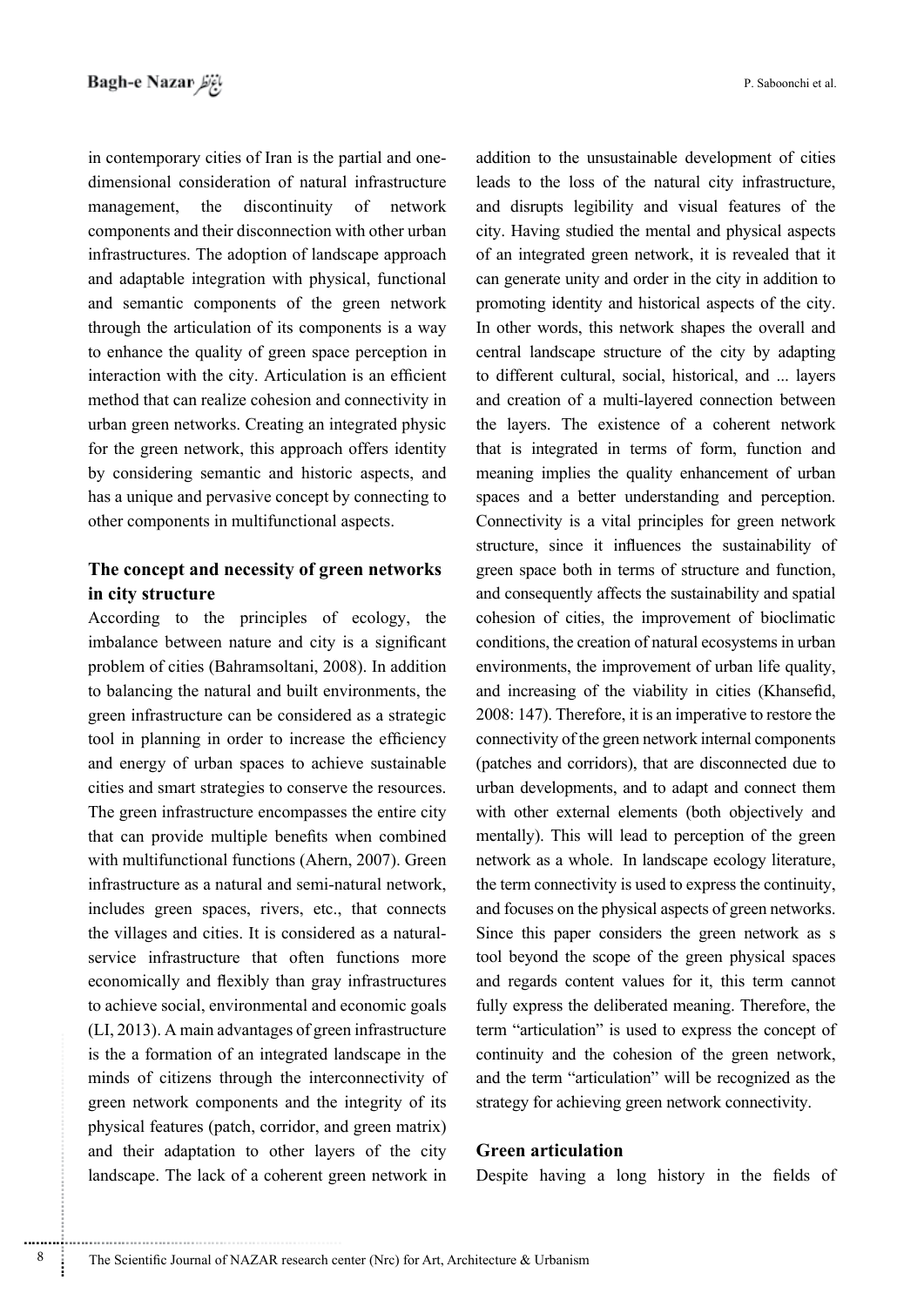architecture and urbanism, the concept of articulation is rarely used in urban landscape literature: while this concepts are intertwined with city structure and landscape of many Iranian cities, such as garden cities in various aspects.

On the one hand, the term "articulation" 2 refers to the place of detachment and separation, and it refers to the place of continuity and connectivity, on the other hand (Bostani, 1998: 802). It has both the connecting and disconnecting entities. This term refers to the intermediator space between two things that shape an articulating combination as a whole. The quality and formation of this connection depends on the quality and entity of the existing phenomena, and the order in the articulations depends on the existence of an independent entity through environmental order (Mirmiran and Vaezi,  $1989:60$ ).

The green articulation indicates the green network components, each of which imply an independent concept (detached entity) and, at the same time, create a green network by connecting and joining the components (connectivity entity). In this manner, the green articulation, either in the form of a patch or green corridor, presents all the concepts and features of an articulation in a green network.

Regarding the position and interdependency of the components and alike the concept of articulation in architecture, the articulation is defined as a place (the main space expressing the situation and location), a path (the main transitive space with a defined direction), and transition (the subordinate space in transition from internal spaces to external spaces or for changing from the current situation to another) (Norouzi, 2013);(Fig.1). The green network components are also considered a type of the following articulations:

- Green corridor (path articulation)
- Green patch (transition articulation)
- •Other city structures (place)

These three components are the components of a green matrix in an articulate combination (Fig. 2). From the functional and semantic points of view, the components can be regarded as the focal points, the milestones, and the destinations. As a result, the corridors do not function as articulations that connect the components in urban landscape ecology. In this arrangement, the patches contribute to this integration and perform as the main articulation in green city system that encompasses the fine-grained network components and create bigger patches of green matrix. Thus, the corridors are not just transiting paths, and the green patches are not just green masses in the city fabric, and their identities are recognized through combining diverse social, economic, cultural, and other functions. These components are interrelated; in other words, each component has an independent identity and concept, which affects and influenced by the adjacent components in an interactive process. Therefore, this interactive relationship provides integration in the form of a holistic landscape.

## **Criteria and indicators of green landscape networks**

The emergence of an integrated green landscape network in which the components act as articulations is resulted from three criteria of physical cohesion that is congruent with their mental connectivity and multi-dimensional structure. In this situation, the green articulation is considered as a spatial and multi-dimensional element that can perform as an



Fig. 1. Theoretical model of the space intermediating the place, location and transit space in architecture and urbanism concepts. Source: authors,

.......... ....... ........ ........... ...... ....... ........ .......... ...........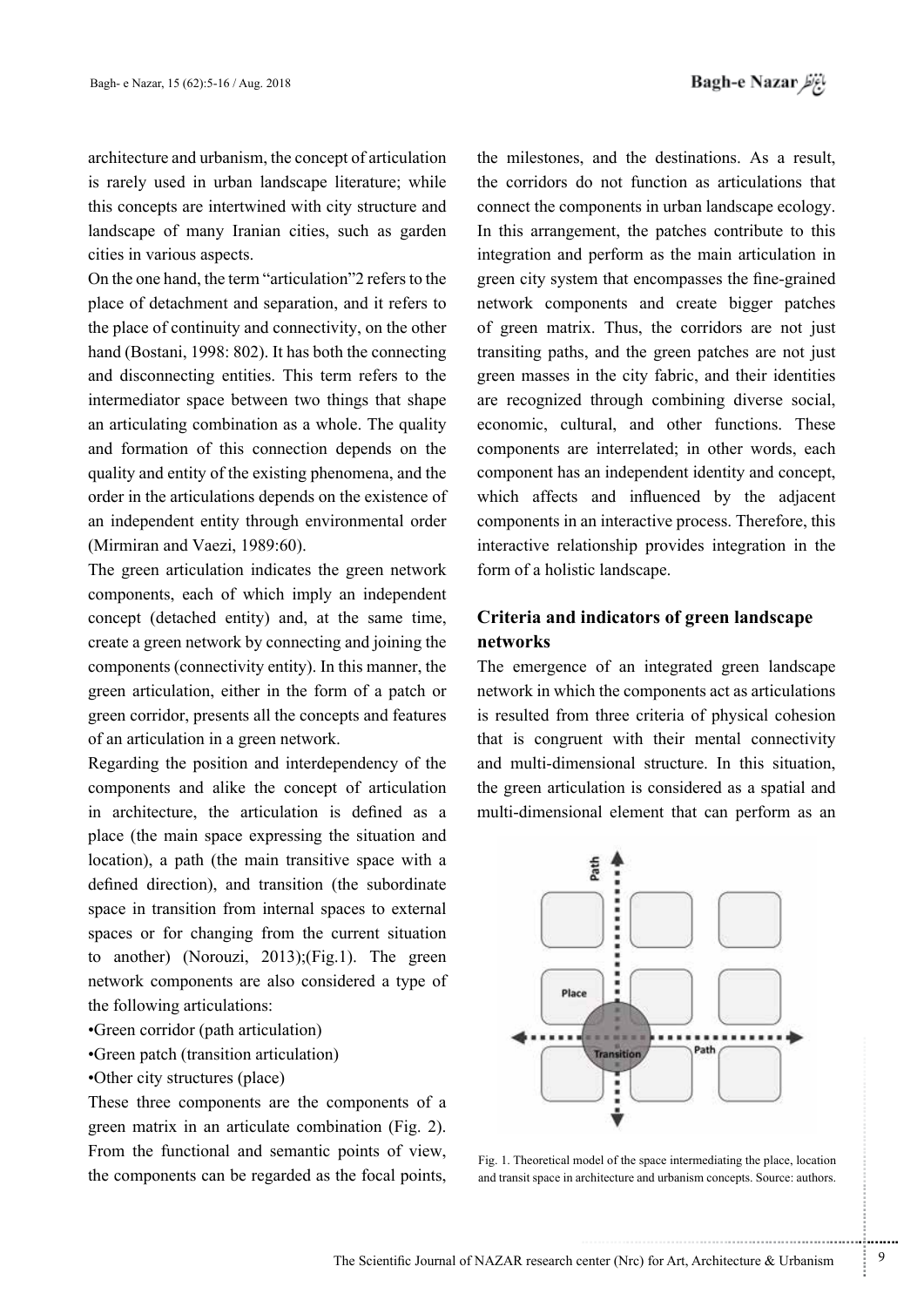

Fig. 2. Theoretical model of the connected ecology network structure in cities; the corridors as path articulations that can be joined to the natural corridors of the city; large green patches, such as transition articulations that are connected to each other by smaller corridors or patches; white areas are. Source: Youngquist, 2009.

intermediating space in an articulate arrangement. A set of articulate combinations, whose components are in meaningful relation to each other, shape the entire green network in the city (internal order of the network), which is in meaningful in relation to other layers of the city landscape (external order of the network). The use of "landscape" term for green networks refers to the same internal and external system order and to the multidimensional and comprehensive connection to other layers of the city. Regarding the subject of this paper which is the connectivity of internal components of the green networks, the following indicators are recognized as the indicators of green landscape network, provided that the three indicators are realized simultaneously.

Physical coherence: The continuity of the nature from outside the city is provided by solutions such as green belts, the spread of large green patches, or the exploitation of natural corridors such as the river valleys and extending them to the city in order to provide connectivity. Furthermore, connecting smaller green patches in the city fabric through natural and built corridors, as well as preventing the discontinuity of the corridors by extending them to the green patches in the city can lead to formation of a coherent green network. This

network can be considered as one of the major city lavers and induce the formation of urban spaces. or it can be connected and combined with other layers (not as an extension or a secondary layer) (Khansefid, 2008: 154, Kokhaei and Masnavi, 2014: 570-571, Chicago Metropolitan Agency, 2016: 2; Benedict and McMahon, 2002: 12-17; Ely and Pitman,  $2014: 35-36$ ). Multi-functional structure: From a functional point of view, green infrastructure is the most efficient way to solve the climatic and environmental problems caused by a limited vegetation in high density cities (Yuhong, et al., 2011). Moreover, open spaces and green spaces play a vital role in shaping the interactions and productive encounters of the citizens and can improve their cultural life and provide a context of education. Green spaces have the potential to be transformed into recreational and leisure centers. They can also provide the opportunity for social justice for all age groups. Additionally, ecosystem services provided through green infrastructure can provide a healthy environment with physical and mental health benefits for the people  $(Tzoulas, et al., 2012)$ . Also, the economic flourishing of an area is due to the increase in land value and reduction of urban management costs. Hence, the green network will be interconnected with social, cultural, economic and ... layers of the city and offer advantageous resultsSemantic connectivity: Having articulate components, green networks manifest various features such as connectivity<sup>3</sup>, correlation<sup>4</sup>, balance, hierarchy<sup>5</sup>, and the creation of territory and privacy<sup>6.</sup> The green articulation has the ability to create an integrated perception and understanding of the green network phenomenon by creating an integrated physic through arranging the components of its composition in relation to other compositions. The articulate elements of the green network, both natural and built elements, provide urban legibility and serve as the basis for the organization of other parts of the city (Alehashemi and Mojtahedi, 2013). Therefore, the coherence of the green network not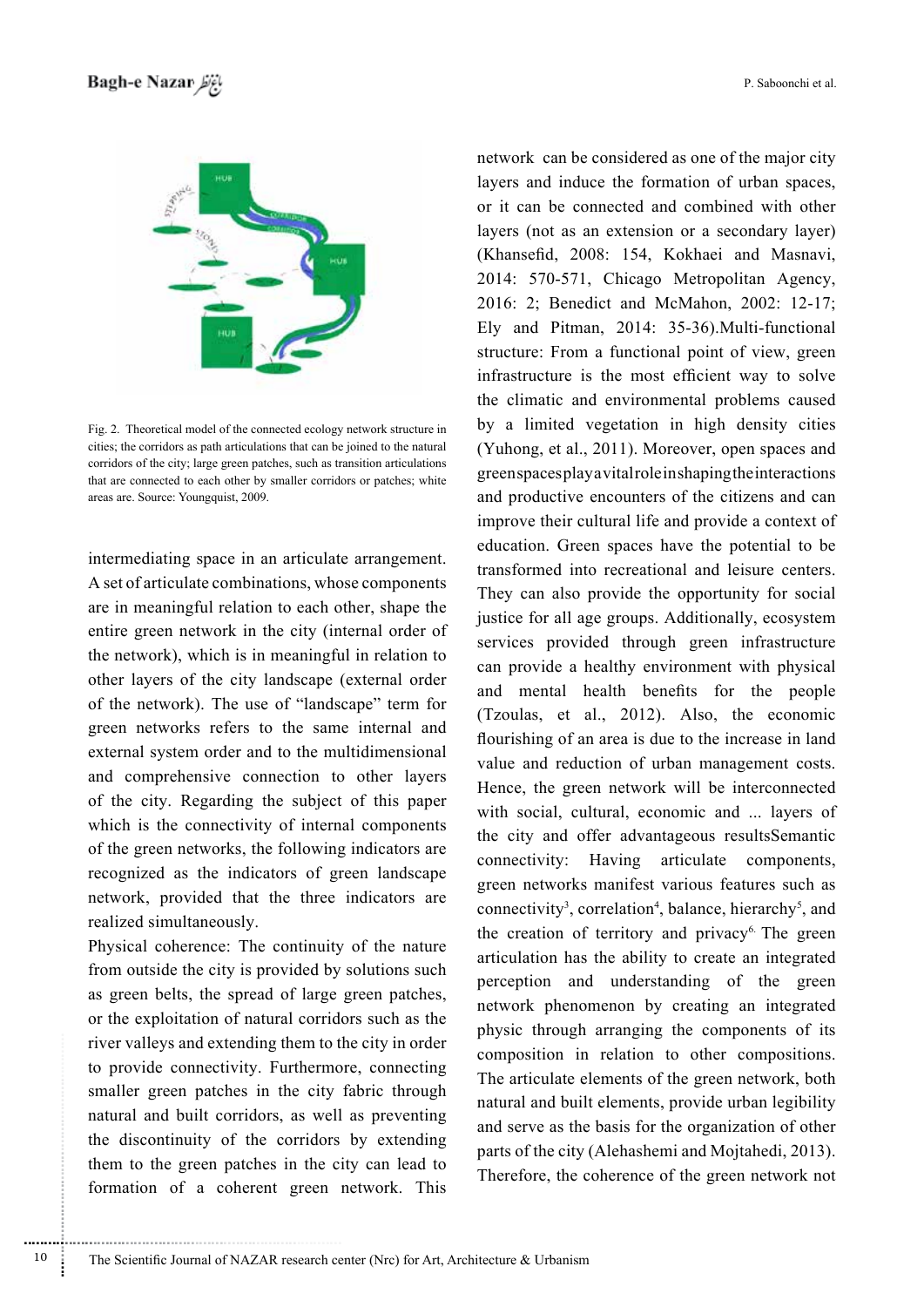only forms a coherent network of green milestones, but also provides a context for controlling the quality of urban landscapes by organizing other milestones and defining the physical and mental principles  $(Fig. 3)$ .

# **IFALE ITALE III IFALE III IIII IIIIIII IIIIIII IIIIII IIIIII IIIIII IIIIII IIIIII IIIIII IIIIII IIIIII IIIIII IIIIII IIIII IIIIII IIIII IIII IIIII IIIII IIII IIII IIII Scrutinizing the articulation of green landcities**

Articulation as a method for creating integrity in the urban green network can stimulate the interaction of



Fig. 3 .Criteria and indicators for the formation of green landscape networks in the city. Source: authors.

nature and city through conservation, rehabilitation, development, and quantitative and qualitative promotion of green spaces. The focus of this research on landscape is due to high potentials of landscape in planning, management and adaptation of green urban infrastructure with other infrastructures (such as the road network) in a holistic approach and the ability to induce the connectivity of different city layers in multiple dimensions. Here, two types of past and present Iranian cities (Isfahan, garden city and District 7 of Tehran) are scrutinized.

## **Macro** level

Green infrastructure in the form of an outsourced order is a factor for solving the deterioration of urban fabric and formation of the whole unit. Having combined the coarse-grained green components, articulation prevenst the occurrence of fine-grained

components and offers a physical, semantic and functional unity between the green natural and built components. The green spaces are distributed by. maintaining and establishing connections between natural and built natural patches inside and outside the city and the combination of smaller green patches and the promotion of connections in natural and built ecological corridors of the urban environments  $(Khansefid, 2008)$  that eventually leads to organization of diverse urban functions. Studies reveal that past Iranian cities have a long history of integrated and unified green structure, due to their appropriate structures and patterns in the form of gardens cities.

For instance, according to Tavernier observations, in the garden cities of Isfahan during Safavi era, each family had a separate house and each house had a specific gardens and the city looked like a forest

.......... ....... ........ ........... ...... ....... ........ .......... ...........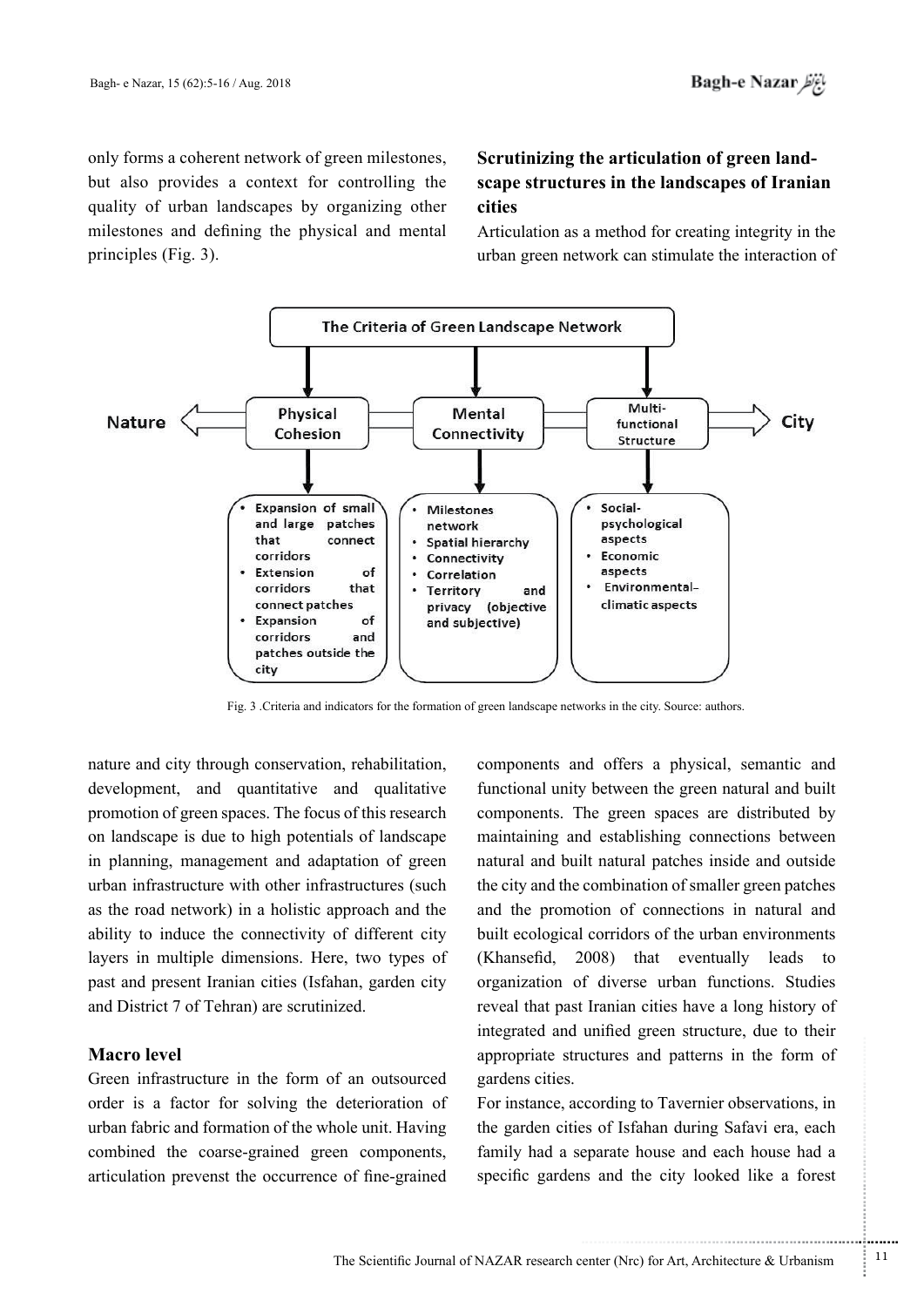from a long distance (Tavernier, 1984: 64). The main components of the green structure were shaped due to intersection of Zayanderud River natural axis and Chahar Bagh built axis that organized the urban fabric with the natural network in a system composed of water, vegetation and land. Chahar Bagh and Zayanderud divided the city into four districts which consisted of thirty gardens (Kaempfer, 1981: 196). In fact, these two main corridors were the intermediating spaces that arranged the main elements such as the gardens while articulating other elements. Performing as a linear articulation, the Chahar Bagh axis offered cohesion and connectivity in spatial organization of the city (Habibi, 2007)  $(Fig. 4)$ . This concept was manifested in accordance with the principles of idealism and ideological naturalism such as order, coincidence, innovation, social environment planning, ecological balance, and the concept of utopia (Hyderabadi, 2012) in Isfahan garden city which is arguable in terms of physical, functional and semantic aspects (Table 1).

## **Micro** level

The green structure at this level involves the organization and creation of connectivity between natural and built patches and corridors. In metropolitan areas such as Tehran, the urban landscape is deprived of an integrated natural infrastructure despite the abundance of green patches due to the absence of meaningful relationship in form of a systematic structure. The green spaces in Tehran are expanded according to one-dimensional approach that takes the green area increase of per capita into consideration. In addition, the absence of a specific structure and pattern for the development of green infrastructures has made all the efforts ineffective while each of the 22 districts of Tehran benefit from the potentials that can facilitate the creation of integrated green infrastructure. The natural and built patches in Tehran include the unrestrained lands on the heights and hills, forest and urban parks, open-air administrative areas, universities and gardens-yards. Green corridors such as river valleys, natural streams, linear parks, green paths and green spaces along the streets and highways are among the other potentials in Tehran. Here, the green space in district<sup>7</sup> of Tehran will be investigated in which many plans have been conducted with preservation and a minimum development approach with emphasis on cultural and green spaces. Despite the fact that district 7 of Tehran is located in a place with a history of green network including the historical gardens of Oajar period, the green space per capita is very low in this district. However, large green patches such as Taleghani Park and Qasr garden museum can form a continuous and coherent green network by being connected to other vast areas that have no function or improper functions. This network is able to be transformed into a network of landscape marks in micro-level if it is combined with other functional layers, such as economic, cultural, educational, religious, and other layers. Abbas Abad lands are located along Kan, Pardisan and Lavizan hills dividing Tehran into mental boundary between two important parts of Jahan pars, 2005). Basically, it implies a physicalnorthern mountains and southern plain (Naghsh-ethe city; nevertheless, this area is not organically integrated with other parts of Tehran. This region is not a biological environment, nor does it perform as a part of a whole, and does not provide an independent social and spatial unity to Tehran  $(Diba, 2010)$ (Fig. 5). Therefore, in order to create the intended green infrastructure, it is necessary to consider the relationship between the four major patches of the



Fig. 5. Green patches in Chitgar, Pardisan, Abbas. Source: Naghsh-e-<br>Jahan Pars Consulting Engineers, 2005.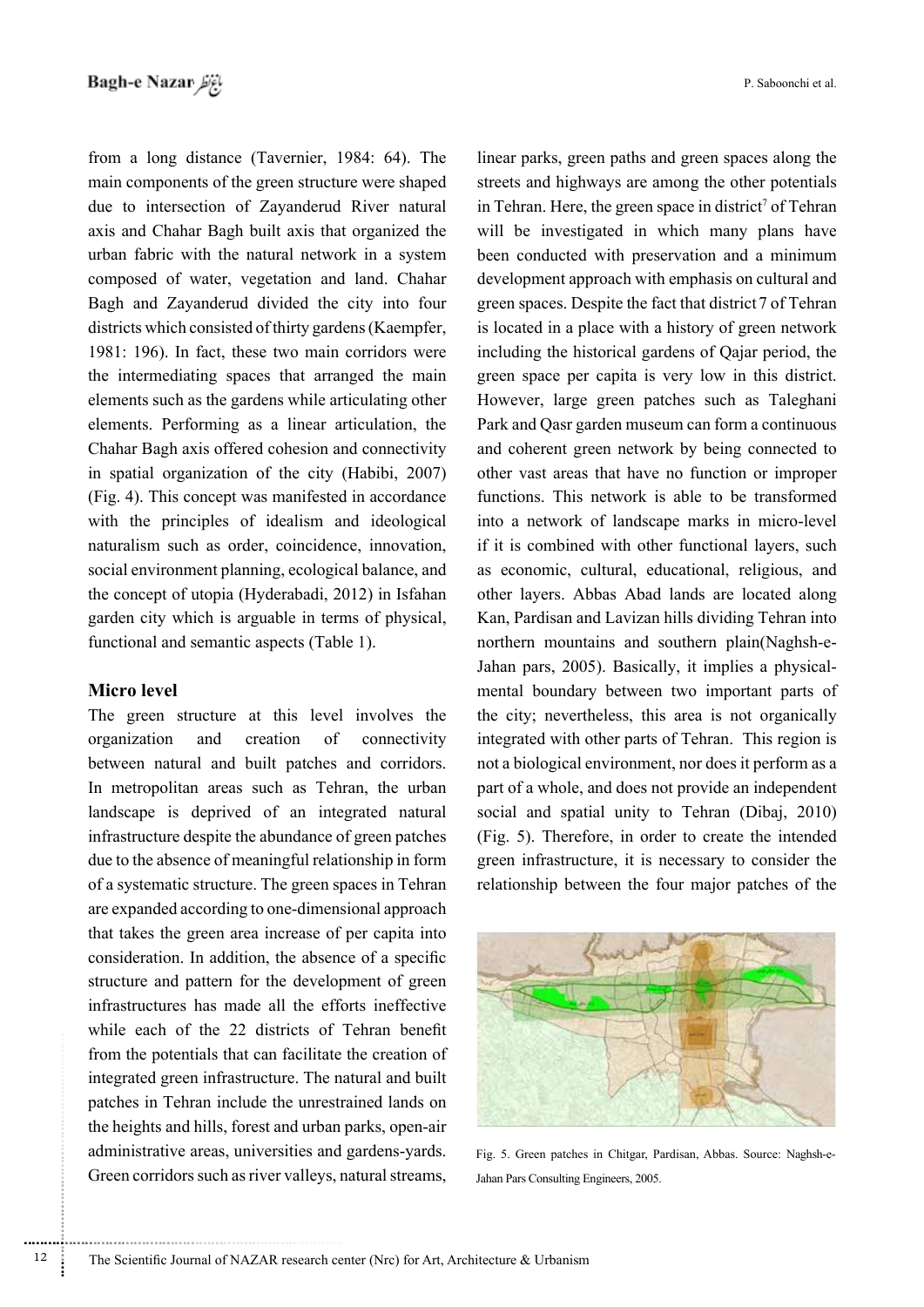



Fig. 4. Chaharbagh built green axis of and Zayanderud natural corridor, the articulate components of Isfahan garden city in the spatial, functional and semantic organization of the main city elements. Source: authors.

.......... ....... ........ ........... ...... ....... ........ .......... ...........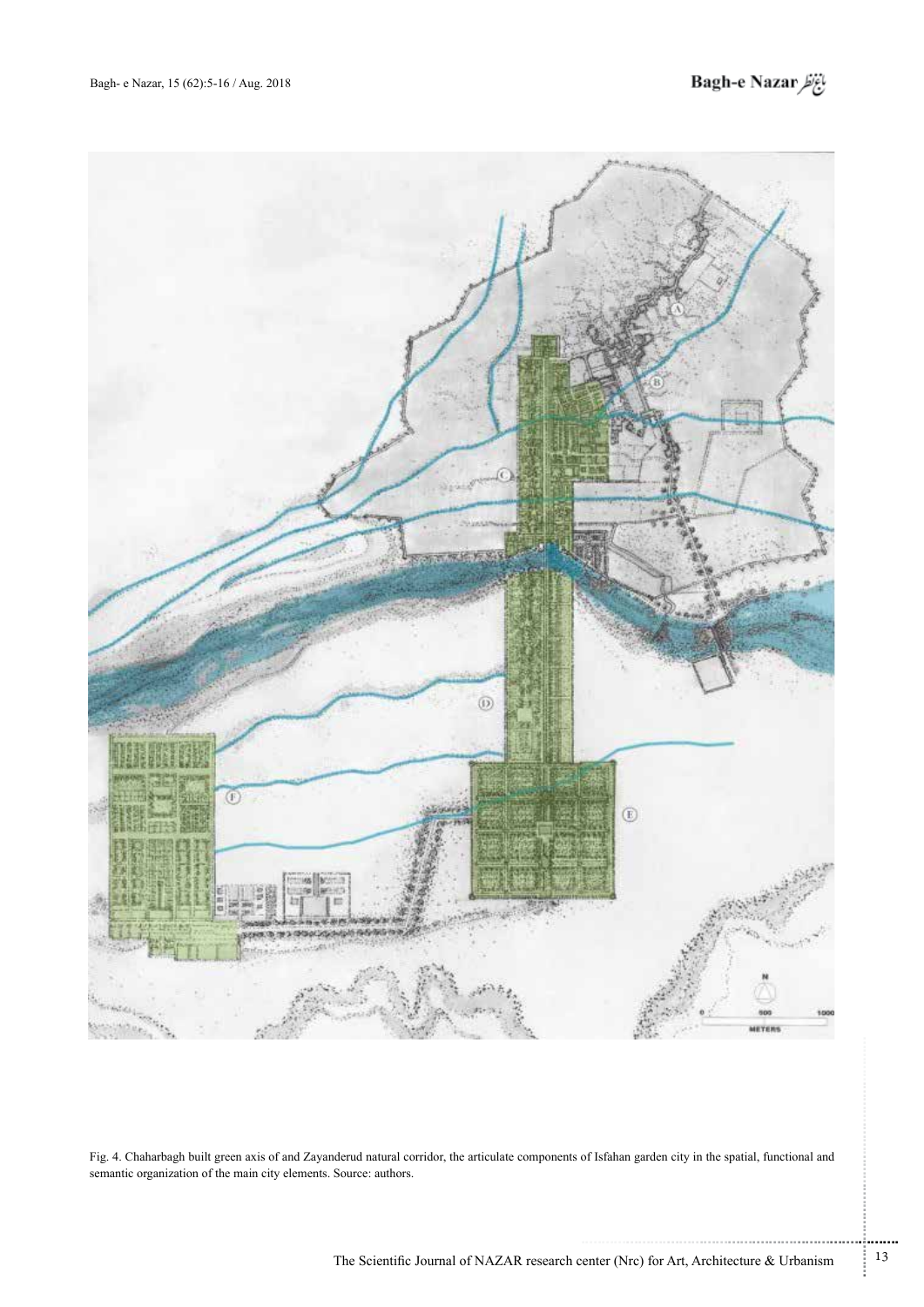Table 2. The evolution of the green network I Abbas Abad in terms of formic, semantic, and functional aspects. Source: authors retrieved. Source: Naghsh-e Jahan Pars, 2005.

|                      | <b>Semantic connectivity</b>                                                                                                                             | Functional<br>connection                                                                                                    | <b>Physical cohesion</b>                                                                                                                                                                                      | evolutions                                                                                                                                                                                                                                            | Schema |
|----------------------|----------------------------------------------------------------------------------------------------------------------------------------------------------|-----------------------------------------------------------------------------------------------------------------------------|---------------------------------------------------------------------------------------------------------------------------------------------------------------------------------------------------------------|-------------------------------------------------------------------------------------------------------------------------------------------------------------------------------------------------------------------------------------------------------|--------|
| Qajar evolutions     | - Gardens, milestones<br>and signs for the public<br>- Creating mental realm<br>connectivity<br>and<br>between the city center<br>and the city outskirts | economic,<br>$\overline{\phantom{a}}$<br>environmental<br>and<br>social aspects in terms<br>of city connection to<br>nature | Creating<br>connectivity<br>and<br>continuity<br>between<br>the city center and the<br>city outskirts                                                                                                         | -Recreational<br>and<br>hunting activities<br>-Agricultural use<br>-Connecting the city<br>center to the northern<br>outskirts of Tehran                                                                                                              |        |
| Pahlavi I evolutions | Undermining<br>the<br>multi-dimensional<br>green network structure<br>by destroying gardens                                                              | Replacing<br>government functions<br>and diminishing of<br>the environmental and<br>social aspects                          | - The beginning of<br>transition from macro<br>connectivity to micro<br>connectivity                                                                                                                          | - Extension of urban<br>fabric the northern part of<br>the city<br>Destruction<br>and<br>alteration<br>of<br>garden<br>function from leisure to<br>governmental<br>functions<br>(prison and garrison)<br>Preserving<br>of<br>agricultural performance |        |
| Pahlavi evolutions   | - Identity change from<br>green network to the<br>urban network                                                                                          | - Change of economic<br>function entity<br>and<br>environmental<br>degradation                                              | Uniting<br>the<br>boundaries inside and<br>outside the city with<br>the disappearance of<br>green spaces<br>-The transformation<br>from coarse-grained<br>connectivity to fine-<br>grained connectivity       | - The emergence of green<br>fabric fragmentation as a<br>result of the extensive<br>residential<br>construction<br>and<br>creation<br>of<br>connecting paths                                                                                          |        |
| slamic Republic      | The cultural and<br>economic turning point<br>of the city                                                                                                | The<br>economic<br>function nature and<br>the<br>loss<br>of<br>environmental values<br>-Dispersed<br>social<br>centers      | - The abolishment of<br>concepts<br>the<br>of<br>connectivity,<br>continuity,<br>and<br>territory following the<br>formation of high<br>urban<br>density<br>networks<br>and<br>dispersed<br>green<br>patches. | - The city center and the<br>location of the economic.<br>administrative,<br>and<br>cultural utilities, and vast<br>of<br>lands<br>development<br>resources                                                                                           |        |

city in a macro-scale and to consider the articulation of the components of the green network in micro-<br>level (Table 2).

## **Conclusion**

............................................................

A main reason for poor green spaces in contemporary cities of Iran in micro and macro scales can be attributed to lack of proper n

the prevailing attitude to green space development

dimensional approaches that focus solely on the only considers the partial, quantitative and oneincrease in green space per capita. The components of green network in contemporary cities of Iran lack connectivity and coherent connection with other functional city layers and structures. The lack of cohesion precludes the environmental, social and economic benefits of green spaces in the cities. Therefore, it is essential to restore unity and integrity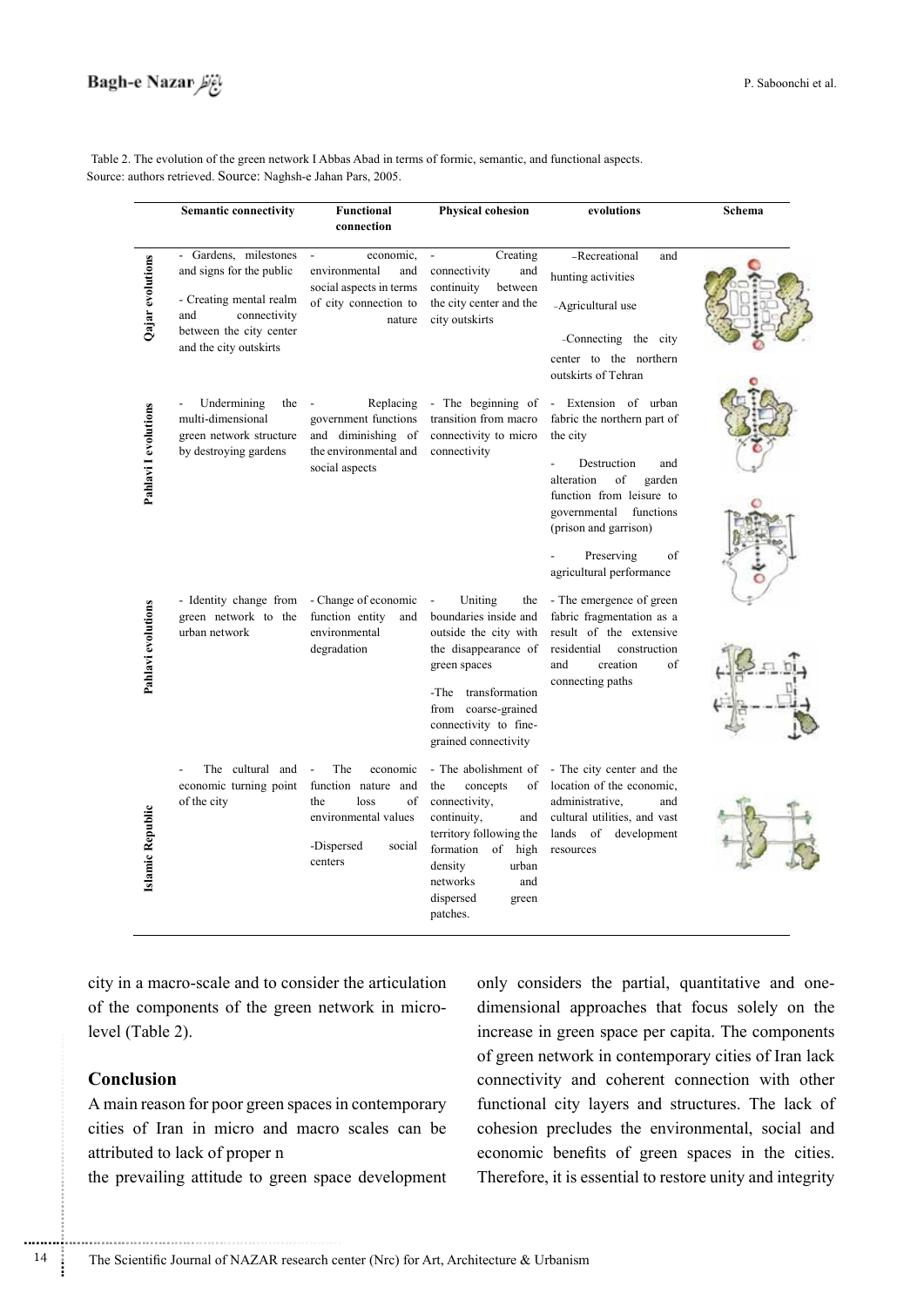of the green spaces by transforming the partial approaches and common patterns to comprehensive and beneficial approaches. This model should simultaneously take into account the physical and functional connections of the green network in accordance with their semantic and conceptual principles, and induce landscape unity.

Articulation can be considered as a method that offers the anticipated unity in the urban green network and considers the green network as a holistic matter rather than a mere physical aspect. It can also articulate the components in terms of physical, functional and semantic aspects by connecting the components of the green network. Articulation is achievable through creation of detaching-connecting spaces and adopting various measures such as conservation, rehabilitation and development in order to provide physical cohesion in combination with diverse urban functions. In addition to providing solutions for environmental, socio-psychological and economic problems of the city, articulation can lead to connectivity, legibility, identity of city landscape and semantic integration in citizens' minds. Finally, it can induce the formation of green landscape network and landscape infrastructure in order to achieve sustainable cities.

### **Endnote**

1. In this paper, the concept of landscape connectivity is expressed by redefining the common concept of connectivity and the multidimensional and pervasive connection of the green network components with other layers of the city. The landscape feature of a phenomenon represents a state (an adverb and not an adjective) and an approach that prevail the phenomenon holistically.

2. Currently, in architectural texts, the term "articulation" is used, while this term further implies its detaching feature. However, the term "articulation: refers to both detaching and joining features (the American Heritage Dictionary).

3. Having described the discontinuity, Alexander considers connectivity of articulation, and believes that every kind of interconnection can only be achieved through the intermediating spaces (Chermayeff and Alexander, 1997).

4. Each architectural element is manifested in another size and magnitude in the articulations, and therefore becomes different. This transformation is pervasive and occurs for all elements in the articulation (Rezakhani,  $2013:107$ .

5. Given the fact that dichotomies are often undesirable, the articulation creates a hierarchical articulation, in which the contrasting states are moderated and interposed in some degrees (Bahraini, 2009: 183).

 $6.$ Basically, the immediate transfer and transition from a realm to another without the necessary mental and physical conditions is not desired (Tabibian, et al., 2011: 75); therefore, the various intermediate

scales should be considered in the first stage so that the person reaches the desirable physical and psychological condition. This intermediating scale can be related to function, size and even privacy. Benz considers this intermediating space as a communal space (Banz, 1970). The articulation is a factor that can reveal the state of the boundary and privacy state from the physical and the most objective aspects, to the most subjective aspects.

#### **Reference** list

• Alehashemi, A., Mojtahedi, B. (2013). *Adaptation and connectivity* of urban marks network to the natural context, a step towards the legibility of city landscape.Available from: October 15, 2013 accessed from http://zibasazi.ir/fa/commentarticle/item/4751-.html

•Alehashemi, A. (2015). *Landscape Approach to Urban* Infrastructure, Strategies for Development of Water Network as an Urban Landscape Infrastructure in Tehran. Unpublished doctoral thesis. Tehran: University of Tehran.

*·Ansari, M. & Haghighatbin, M. (2008). Isfahan Garden City, a* Safavid Utopia. The first Conference on Islamic utopia, Isfahan.

•Asgari, A. (2002). *Urban land use planning (systems and models)*. Hamedan: Noor Elm Publications.

**•Bahraini**, H. (2009).*Tahlil-e mabaniy-e nazari -e tarahi -e shahri* -e moaser [Theoretical Analysis of Contemporary Urban Design]. Tehran: University of Tehran.

**•Bahram Soltani, K. (2008).** *Environment in Urban and Regional* Planning. Tehran: Center for Urban & Architecture Studies and .Research

**·Bostani**, F. (1998). Farhang- e daneshgahi arabi be farsi- ye almonjad labjadi [Arabic to Farsi Academic Dictionary of Al-<br>Monjad Al-abjadi]. Translated by Ahmad sayyah Tehran: Eslam.

•Cardoso da Silva, J. & Wheeler, E. (2017). Ecosystems as infrastructure. Perspectives in Ecology and Conservation journal, vol: 15, US, pp. 32-35.

• Chermayeff, S. Alexander, C. (2014). Shape of community: realization of human potential by Mozayeni. Tehran: University of .Tehran

• Chicago Metropolitan Agency. (2016). *Integrating green* infrastructure: On to 2050 strategy paper. Available from: http:// www.cmap.illinois.gov.

• Cook, E.A. & Van Lier, H. N. (Eds.). (1994). *Landscape Planning* .Elsevier :Amsterdam .*Networks Ecological and*

• Dibaj, S.M. (2010). Negah- e kol negar be nagsh-e arazi- ye abas abad dar ravand-e barname rizi-ye shahre tehran. [A holistic view on the role of Abbas Abad lands in the planning process of Tehran City. *Manzar*, (6): 24-25.

• Ely, M. & Pitman, S. (2014). Green Infrastructure, Life support *for human habitats. The compelling evidence for incorporating* nature into urban environments Green Infrastructure Project. South Australia: Botanic Gardens.

• Forman, R.T. T. (1995). Some General Principles of Landscape and Regional Ecology. *Landscape Ecology*, 10(3): 133-142.

•Habibi, S. M. (2007). Az shar ta shahr [From Shar to City]. Tehran: University of Tehran.

.......... ....... ........ ........... ...... ....... ........ .......... ...........